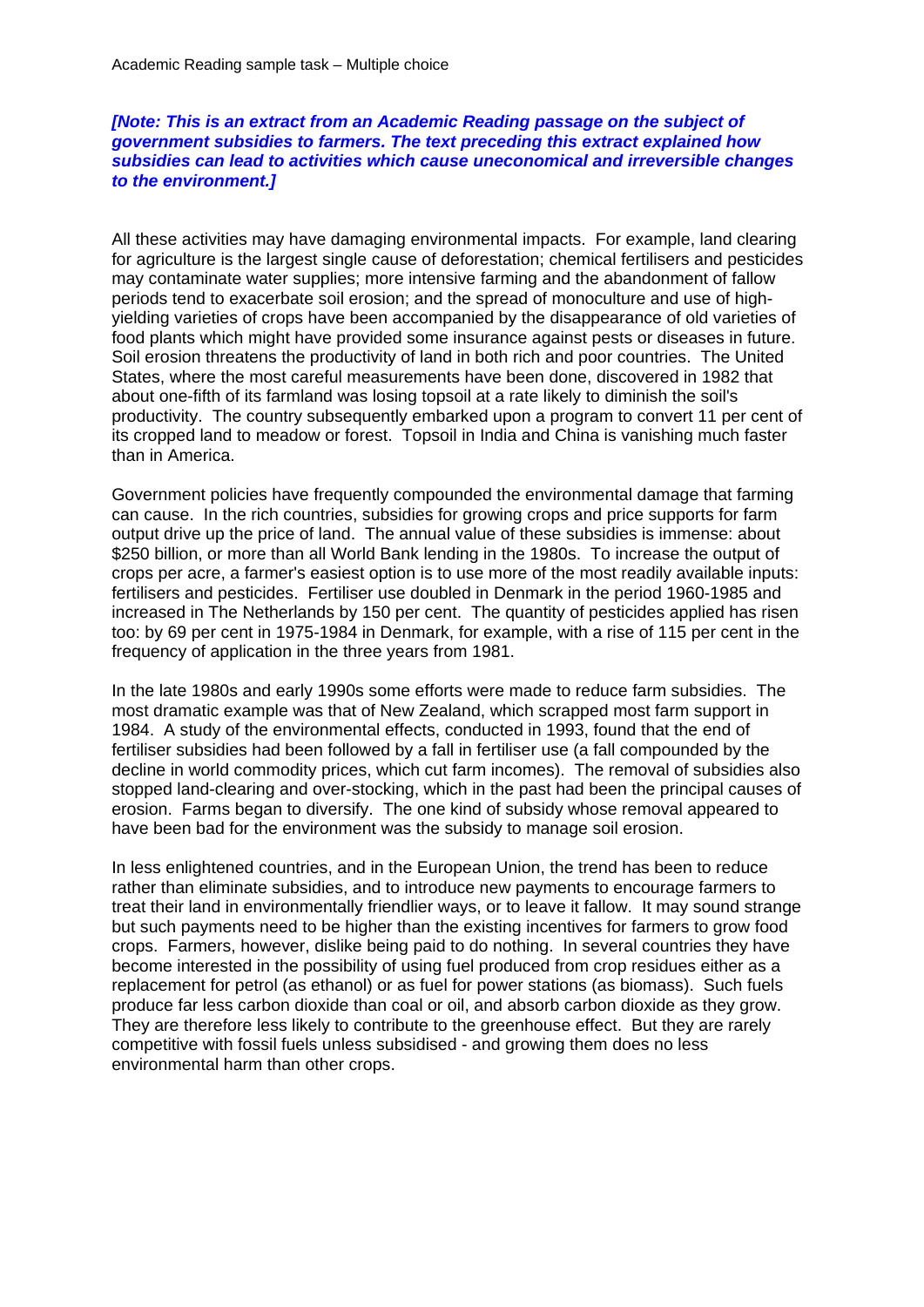Academic Reading sample task – Multiple choice

*Questions 10 – 12* 

*Choose the appropriate letters A, B, C or D.* 

*Write your answers in boxes 10-12 on your answer sheet.* 

- **10** Research completed in 1982 found that in the United States soil erosion
	- **A** reduced the productivity of farmland by 20 per cent.<br>**B** was almost as severe as in India and China.
	- **B** was almost as severe as in India and China.<br>**C** was causing significant damage to 20 per ce
	- **C** was causing significant damage to 20 per cent of farmland.<br>**D** could be reduced by converting cultivated land to meadow of
	- could be reduced by converting cultivated land to meadow or forest.
- **11** By the mid-1980s, farmers in Denmark
	- **A** used 50 per cent less fertiliser than Dutch farmers.
	- **B** used twice as much fertiliser as they had in 1960.<br>**C** applied fertiliser much more frequently than in 196
	- **C** applied fertiliser much more frequently than in 1960.
	- **D** more than doubled the amount of pesticide they used in just 3 years.
- **12** Which one of the following increased in New Zealand after 1984?
	- **A** farm incomes
	- **B** use of fertiliser
	- **C** over-stocking
	- **D** farm diversification